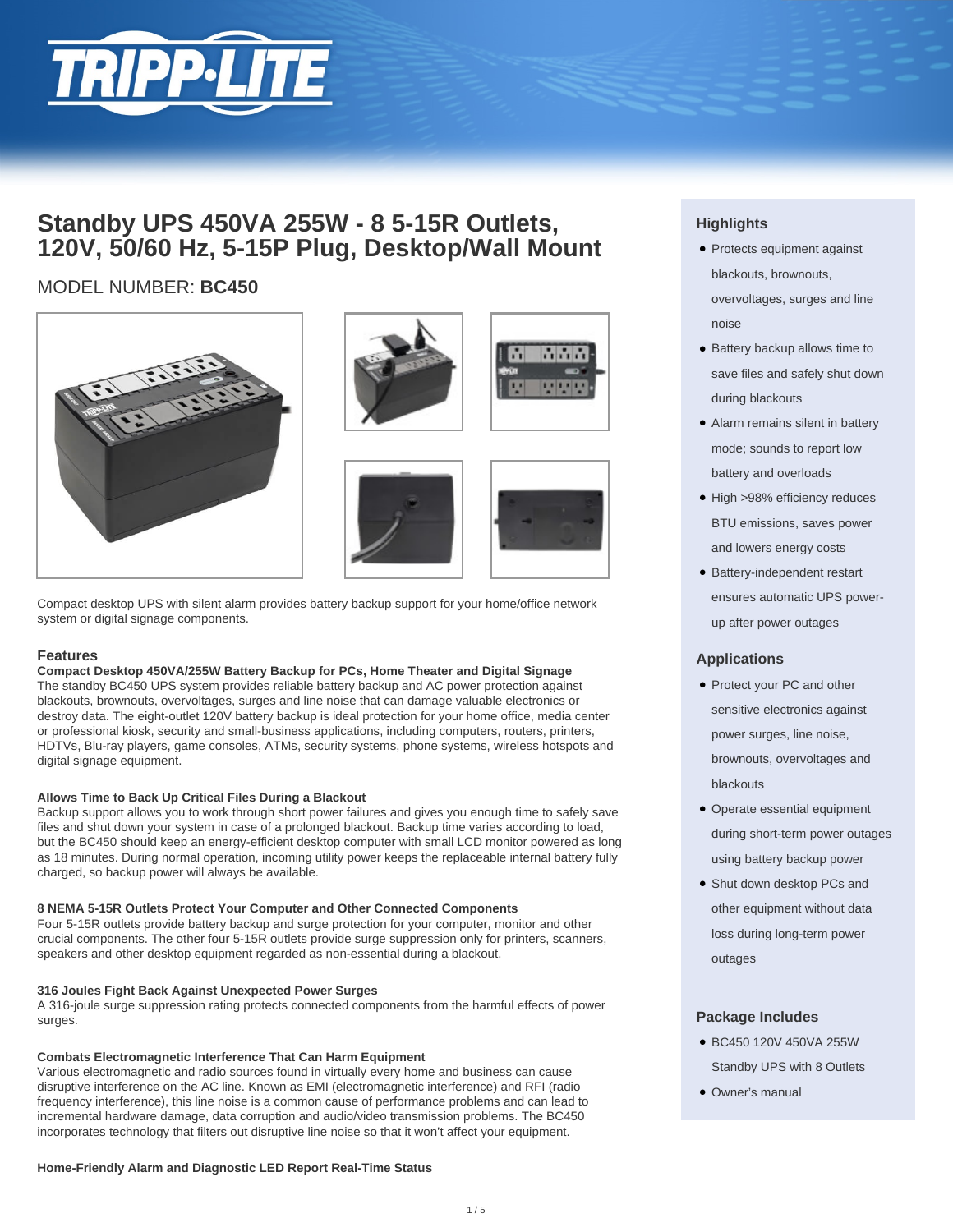

The UPS remains silent in both line and battery backup modes. The alarm sounds only to report low battery, excessive load or fault condition. An LED indicator points out operating mode and fault status at a glance.

#### **High-Efficiency Operation Helps You Save Energy and Cut Costs**

A high >98% efficiency rating reduces BTU emissions, energy consumption and, ultimately, your energy costs.

#### **Compact Housing for Convenient Installation Almost Anywhere**

The space-saving ABS housing fits on a desktop, shelf or anywhere else convenient to your workstation or home theater. Keyhole mounting tabs on the rear allow easy wall-mount installation. The five-foot power cord with NEMA 5-15P plug connects to any compatible AC outlet.

# **Specifications**

| <b>OVERVIEW</b>                                    |                                     |  |
|----------------------------------------------------|-------------------------------------|--|
| <b>UPC Code</b>                                    | 037332238283                        |  |
| <b>UPS Type</b>                                    | Standby                             |  |
| <b>INPUT</b>                                       |                                     |  |
| Rated input current (Maximum Load)                 | 6A                                  |  |
| Nominal Input Voltage(s) Supported                 | <b>120V AC</b>                      |  |
| <b>UPS Input Connection Type</b>                   | $5-15P$                             |  |
| <b>Input Circuit Breakers</b>                      | 7A                                  |  |
| UPS Input Cord Length (ft.)                        | 5                                   |  |
| UPS Input Cord Length (m)                          | 1.5                                 |  |
| Recommended Electrical Service                     | 15A 120V                            |  |
| Input Phase                                        | Single-Phase                        |  |
| <b>OUTPUT</b>                                      |                                     |  |
| Output Volt Amp Capacity (VA)                      | 450                                 |  |
| <b>Output Watt Capacity (Watts)</b>                | 255                                 |  |
| Nominal Voltage Details                            | 120v nominal output in battery mode |  |
| <b>Frequency Compatibility</b>                     | 50 / 60 Hz                          |  |
| Output Voltage Regulation (Line<br>Mode)           | 120V (±20%)                         |  |
| Output Voltage Regulation (Battery<br>Mode)        | 120V (±10%)                         |  |
| UPS Output Receptacles (Surge<br>Suppression Only) | 4 UPS outlets, 4 surge-only outlets |  |
| Output AC Waveform (AC Mode)                       | Pure sine wave                      |  |
| Output AC Waveform (Battery<br>Mode)               | PWM sine wave                       |  |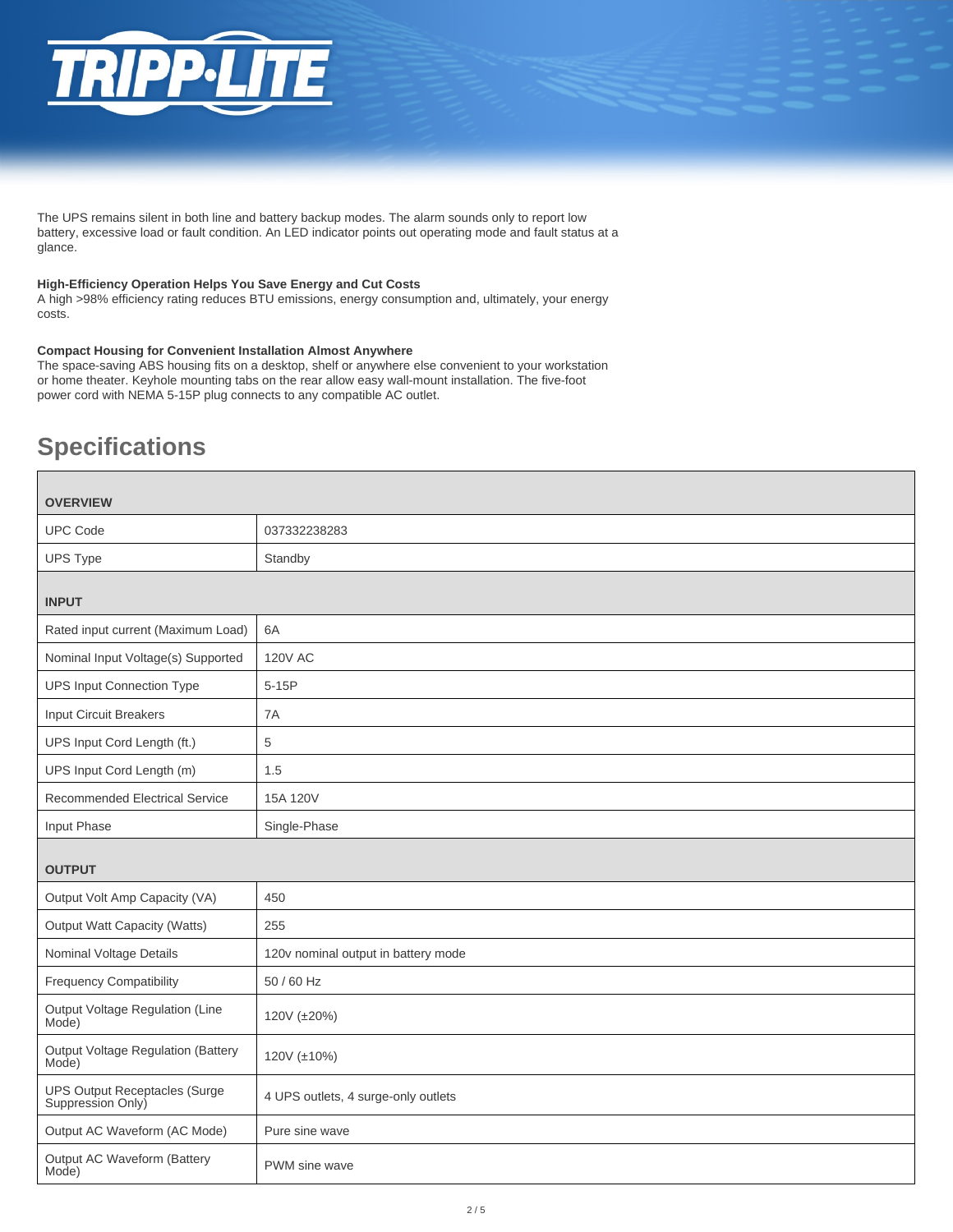

| Nominal Output Voltage(s)<br>Supported                           | 110V; 115V; 120V                                                                                                                       |  |
|------------------------------------------------------------------|----------------------------------------------------------------------------------------------------------------------------------------|--|
| <b>Output Receptacles</b>                                        | $(8)$ 5-15R                                                                                                                            |  |
| Individually Controllable Load Banks                             | No                                                                                                                                     |  |
| <b>BATTERY</b>                                                   |                                                                                                                                        |  |
| Full Load Runtime (min.)                                         | 1.5 min. (255w)                                                                                                                        |  |
| Half Load Runtime (min.)                                         | 6.9 min. (127.5w)                                                                                                                      |  |
| DC System Voltage (VDC)                                          | 12                                                                                                                                     |  |
| Battery Recharge Rate (Included<br>Batteries)                    | 6.5 hours (10% to 90%)                                                                                                                 |  |
| <b>Battery Access</b>                                            | Battery access door                                                                                                                    |  |
| <b>Battery Replacement Description</b>                           | Replaceable internal batteries (see manual)                                                                                            |  |
| <b>Expandable Runtime</b>                                        | No                                                                                                                                     |  |
| <b>USER INTERFACE, ALERTS &amp; CONTROLS</b>                     |                                                                                                                                        |  |
| Switches                                                         | Power off/on switch                                                                                                                    |  |
| Audible Alarm                                                    | UPS remains silent in battery backup mode; Alarm sounds only to report low-battery, fault, overload and replace-<br>battery conditions |  |
| <b>LED</b> Indicators                                            | 1 Status LED reports operating mode and fault status                                                                                   |  |
| <b>SURGE / NOISE SUPPRESSION</b>                                 |                                                                                                                                        |  |
| UPS AC Suppression Joule Rating                                  | 316                                                                                                                                    |  |
| <b>UPS AC Suppression Response</b><br>Time                       | Instantaneous                                                                                                                          |  |
| EMI / RFI AC Noise Suppression                                   | Yes                                                                                                                                    |  |
| <b>PHYSICAL</b>                                                  |                                                                                                                                        |  |
| Installation Form Factors Supported<br>with Included Accessories | Tower; Ultra-compact desktop; Wallmount                                                                                                |  |
| Primary Form Factor                                              | Desktop                                                                                                                                |  |
| Primary UPS Depth (mm)                                           | 185                                                                                                                                    |  |
| Primary UPS Height (mm)                                          | 105                                                                                                                                    |  |
| Primary UPS Width (mm)                                           | 110                                                                                                                                    |  |
| Shipping Dimensions (hwd / in.)                                  | 7.36 x 5.67 x 10.86                                                                                                                    |  |
| Shipping Weight (kg)                                             | 2.00                                                                                                                                   |  |
| <b>UPS Housing Material</b>                                      | ABS                                                                                                                                    |  |
| <b>UPS Power Module Dimensions</b><br>(hwd, in.)                 | 4.13 x 4.33 x 7.28                                                                                                                     |  |
| UPS Power Module Weight (kg)                                     | 1.80                                                                                                                                   |  |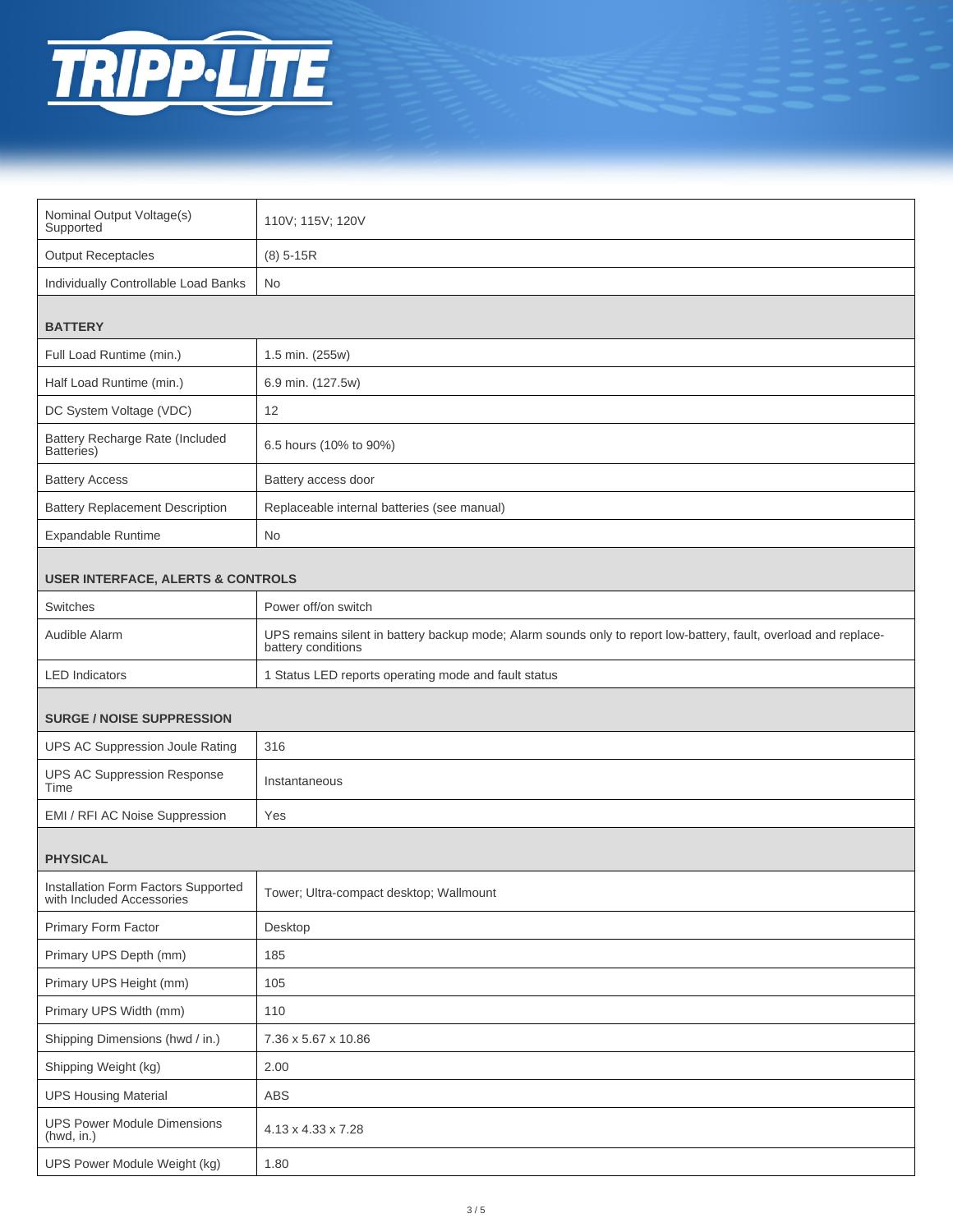

| UPS Power Module Weight (lbs.)                                       | 3.96                                                                                                                                      |
|----------------------------------------------------------------------|-------------------------------------------------------------------------------------------------------------------------------------------|
|                                                                      |                                                                                                                                           |
| <b>ENVIRONMENTAL</b>                                                 |                                                                                                                                           |
| <b>Operating Temperature Range</b>                                   | +32 to +104 degrees Fahrenheit / 0 to +40 degrees Celsius                                                                                 |
| Storage Temperature Range                                            | +5 to +113 degrees Fahrenheit / -15 to +45 degrees Celsius                                                                                |
| <b>Relative Humidity</b>                                             | 0 to 90%, non-condensing                                                                                                                  |
| AC Mode BTU / Hr. (Full Load)                                        | 13.1                                                                                                                                      |
| AC Mode Efficiency Rating (100%<br>Load)                             | >98%                                                                                                                                      |
| <b>COMMUNICATIONS</b>                                                |                                                                                                                                           |
| Communications Interface                                             | None                                                                                                                                      |
| <b>LINE / BATTERY TRANSFER</b>                                       |                                                                                                                                           |
| <b>Transfer Time</b>                                                 | 6 milliseconds typical (10 milliseconds max)                                                                                              |
| Low Voltage Transfer to Battery<br>Power (Setpoint)                  | 95                                                                                                                                        |
| High Voltage Transfer to Battery<br>Power (Setpoint)                 | 145                                                                                                                                       |
|                                                                      |                                                                                                                                           |
| <b>SPECIAL FEATURES</b>                                              |                                                                                                                                           |
| Cold Start (Startup in Battery Mode<br>During a Power Failure)       | Cold-start operation supported                                                                                                            |
| <b>High Availability UPS Features</b>                                | Surge/noise protection                                                                                                                    |
| <b>Green Energy-Saving Features</b>                                  | Greater than 95% efficiency - GREEN UPS                                                                                                   |
| <b>STANDARDS &amp; COMPLIANCE</b>                                    |                                                                                                                                           |
| <b>UPS Certifications</b>                                            | Tested to UL1778 (USA); Tested to CSA (Canada); Tested to NOM (Mexico); Meets FCC Part 15 Category B (EMI)                                |
| <b>Certification Details</b>                                         | UL1778:2014 (5th Ed); CAN/CSA-C22.2 No. 107.3-14 (3rd Ed); CLASS B; 47 CFR FCC PART 15 SUBPART<br>B:2017; ICES-003:2017; RETIE (Colombia) |
| <b>WARRANTY</b>                                                      |                                                                                                                                           |
| Product Warranty Period (U.S. &<br>Canada)                           | 2-year limited warranty                                                                                                                   |
| Product Warranty Period (Latin<br>America)                           | 2-year limited warranty                                                                                                                   |
| <b>Product Warranty Period</b><br>(International)                    | 2-year limited warranty                                                                                                                   |
| Product Warranty Period (Mexico)                                     | 2-year limited warranty                                                                                                                   |
| <b>Connected Equipment Insurance</b><br>(U.S., Canada & Puerto Rico) | \$100,000 <a class="insuranceLink" href="//&lt;br&gt;support/insurance-policy">Ultimate Lifetime<br/>Insurance</a> :                      |

© 2020 Tripp Lite. All rights reserved. All product and company names are trademarks or registered trademarks of their respective holders. Use of them does